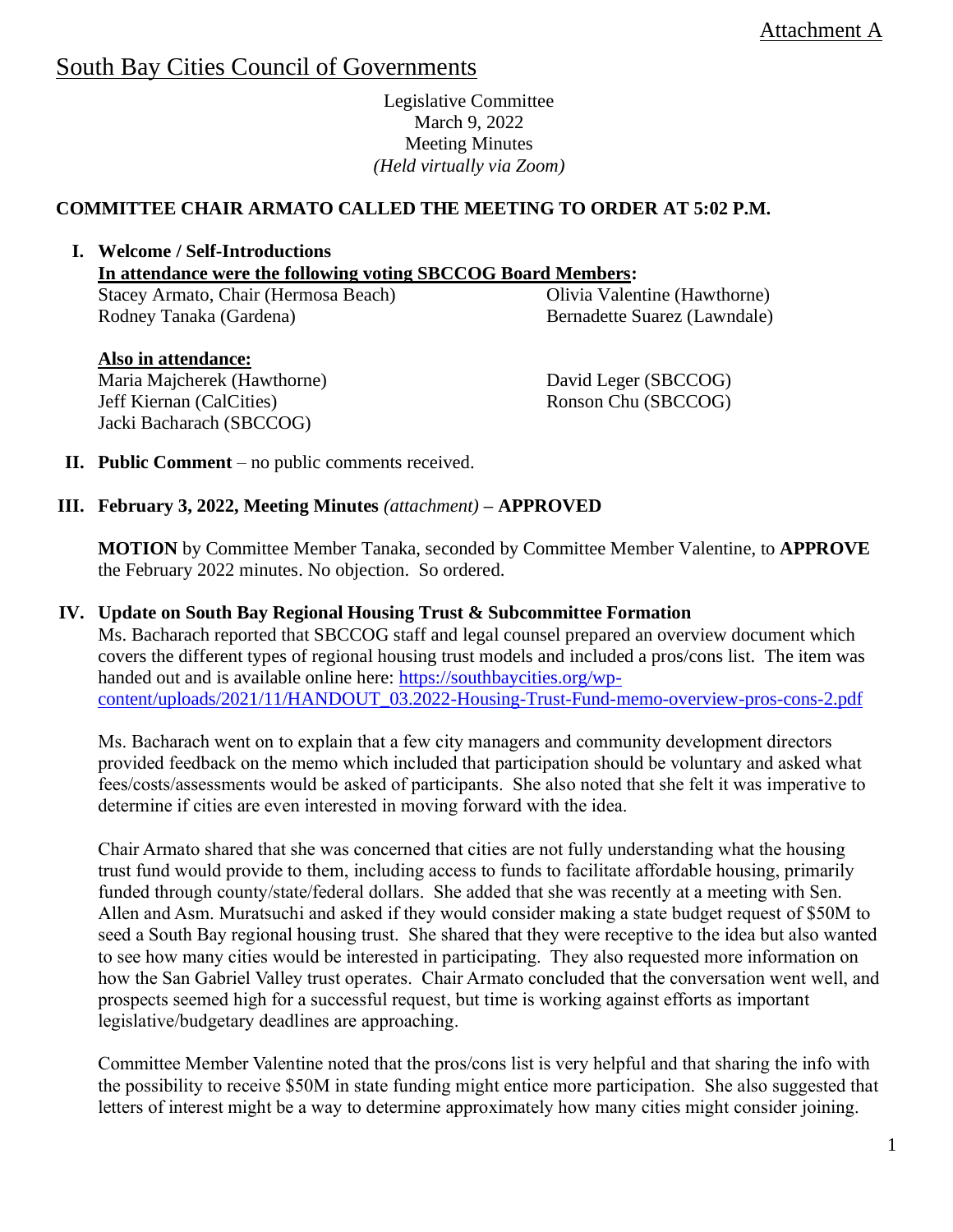Committee Member Suarez asked for clarification on a letter of interest vs. commitment; how much more information is needed to be researched; and what the deadline for interest is to start the process. Ms. Bacharach explained that the letter of interest would essentially say the city supports moving forward with consideration, without a commitment to participate in the regional housing trust if it were to be created. Chair Armato added that other things that might need to be researched include the need for formation legislation compared to using existing JPA authority to form a housing trust; and what grants could cover towards administration, which could reduce city membership costs. Cities need to at least express interest in moving forward.

Chair Armato requested a short call with SBCCOG staff the following week to discuss next steps.

## **V. Update on SBCCOG Proposals for Legislation and Advocacy**

# **A. SBCCOG legislative proposals for micromobility device rebates and NEV plan**

## **1. City support letters and opportunities to provide testimony**

Mr. Leger reminded the Committee that Asm. Muratsuchi is carrying the SBCCOG's Neighborhood Electric Vehicle Plan bill (AB 2432) which would allow cities to adopt plans that would allow the usage of "NEV" in signage/road markings in support of the Local Travel Network. Asm. Gipson is sponsoring AB 2074, the SBCCOG's micromobility rebate bill that would reduce costs for slow speed electric vehicles that would utilize the Local Travel Network.

Ms. Bacharach added that Asm. Gipson has been contacted by a private scooter company that is considering support for the bill. Assembly Transportation Committee consultants are recommending an income requirement, similar to the e-bike rebate program currently being developed through CARB. SBCCOG staff will be meeting with the consultant tomorrow to further discuss the income qualification amendment.

#### **B. Legislative Matrix – RECOMMENDED BOARD APPROVAL**

- 1. Federal Bill: "Housing for All Act of 2022" SUPPORT IN CONCEPT
- 2. AB 1599: Prop 47 Repeal SUPPORT Mr. Kiernan shared that this bill was pulled and is likely not going to be moving.
- 3. AB 1944: Brown Act Modifications SUPPORT
- 4. Ballot Measure: "The Taxpayer Protection and Government Accountability Act"

This ballot measure would restrict cities several aspects of local government taxes and fee structures, such as requiring sunset dates for taxes and subjects new city fees charged for a product/service to a new "actual cost" test.

Committee Member Suarez shared she has seen conflicting information about the ballot measure and would not recommend an oppose position at this time. She explained that the issue could be seen from both sides, noting that it could restrict cities' abilities, but could also provide additional taxpayer protection when there are already significant tax burdens.

Ms. Bacharach added that any Committee recommendations would go before the SBCCOG Board in April because there is no March meeting. If any bills were time critical, a revision to the Steering Committee agenda would have to go out. Mr. Kiernan noted that these policy committee bills would likely not be heard until late March, so there is likely no urgency to any of them.